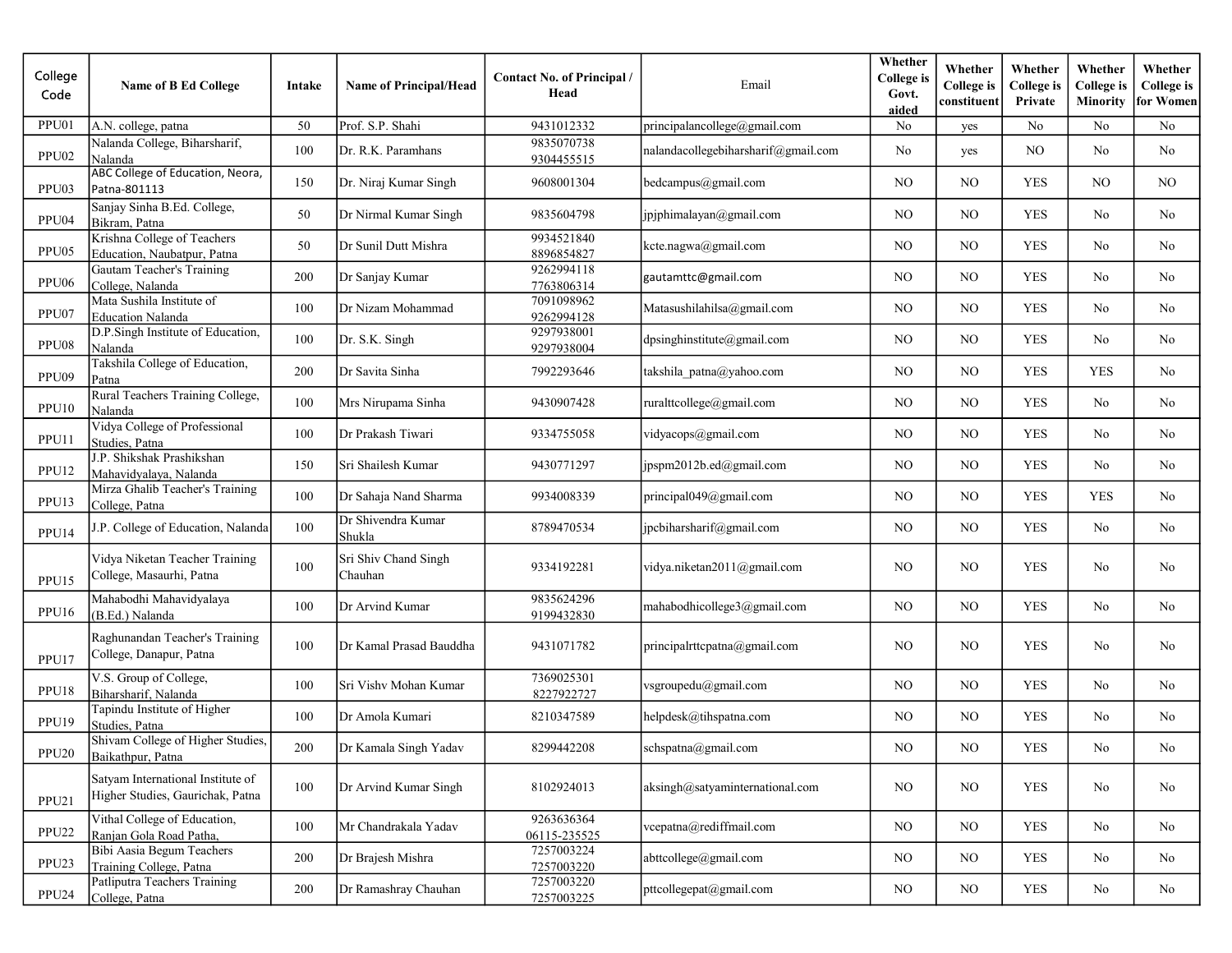| PPU <sub>25</sub> | Islamia T.T. (B.Ed) College, Patna                                                     | 250    | Sri R.K. Arun                    | 9334108449               | islamiabedcollegepatna@gmail.com                                | N <sub>O</sub> | N <sub>O</sub> | <b>YES</b> | <b>YES</b>     | No             |
|-------------------|----------------------------------------------------------------------------------------|--------|----------------------------------|--------------------------|-----------------------------------------------------------------|----------------|----------------|------------|----------------|----------------|
| PPU <sub>26</sub> | Sattar Memorial College of<br>Education, Patna                                         | 100    | Dr Ajay Kumar Singh              | 9431675785<br>8809217223 | sattarmemorialcollege@gmail.com                                 | NO.            | NO             | <b>YES</b> | <b>YES</b>     | No             |
| PPU <sub>27</sub> | K.S.College of Professional<br>Education, Danapur, Patna                               | 100    | Dr Janardan Prasad Shukla        | 7463880992               | admin@kalawatitrust.org<br>principalkscollege@kalawatitrust.org | NO.            | NO             | <b>YES</b> | No             | No             |
| PPU <sub>28</sub> | Nezamia College of Education,<br>Jamaluddin Chak, Patna                                | 100    | S.M. Nezami                      | 8862949402<br>8002820648 | nezamiacollege@gmail.com                                        | NO             | NO.            | <b>YES</b> | No             | No             |
| PPU <sub>29</sub> | Maa Vidya Maa Kusum Teachers<br>Training College, Patna                                | 100    | Sri Rahul Chandra                | 6202902393               | guriyaroy1987@gmail.com                                         | N <sub>O</sub> | NO             | <b>YES</b> | No             | No             |
| PPU30             | Kamleshwari Prasad Singh<br>Teacher Training College, Patna                            | 150    | Dr Hari Prakash Sharama          | 9006357313<br>9835227803 | sprasadbkp@gmail.com                                            | NO.            | NO             | <b>YES</b> | No             | No             |
| PPU31             | Maa Bachan Devi Teacher<br>Training College, Nalanda                                   | 150    | Sri P.K. Azad                    | 8210549921               | mbdttc@gmail.com                                                | NO.            | NO             | <b>YES</b> | No             | No             |
| PPU32             | <b>National Teachers Training</b><br>College, Patna                                    | 100    | Sri Vikas Bharti                 | 9771643940               | nttcpatna786@gmail.com                                          | NO.            | NO             | <b>YES</b> | <b>YES</b>     | No             |
| PPU33             | Al Fatima Educational Society<br>B.Ed. College, Patna                                  | 100    | Dr MD Anwar                      | 9905975110<br>7070903828 | alfatimapatna@gmail.com                                         | NO.            | NO             | <b>YES</b> | No             | No             |
| PPU34             | L.N.M. College of Higher<br>Education, Patna                                           | 100    | Dr Ranju Pandey                  | 9431436966               | rameshchandra.spps@gmail.com                                    | NO.            | NO             | <b>YES</b> | No             | No             |
| PPU35             | <b>Bihar College of Teacher</b><br>Education, Patna                                    | 100    | Dr Ashish Kumar Dubey            | 9570374344<br>9473492281 | bctepatna@gmail.com                                             | NO.            | NO             | <b>YES</b> | <b>YES</b>     | N <sub>o</sub> |
| PPU36             | Mothers International Teachers<br>Training Academy, Patna                              | 100    | Dr Gulista Khatoon               | 9685311197               | mittpatna32@gmail.com                                           | N <sub>O</sub> | NO             | <b>YES</b> | N <sub>o</sub> | No             |
| PPU37             | Ram Kripal Singh Teacher<br>Training College, Nalanda                                  | 150    | Dr Anand                         | 9939469317<br>9304620619 | rksttc786@gmail.com                                             | NO.            | NO.            | <b>YES</b> | No             | No             |
| PPU38             | R.P.S. Teachers Training College,<br>Patna                                             | 100    | Dr Prabhakar Tiwari              | 9199360341               | rpsttcpatna@gmail.com                                           | NO.            | NO             | <b>YES</b> | No             | No             |
| PPU39             | Scholars College of Education,<br>Patna                                                | 100    | Sri Rajesh Singh                 | 9212133153<br>8448088031 | scholars2001@gmail.com                                          | NO             | NO             | <b>YES</b> | No             | No             |
| PPU <sub>40</sub> | S.N.L.B.S.R.Memorial. B.Ed.<br>College, Nalanda                                        | 100    | Dr Rajeev Kumar                  | 9708987692<br>7903358009 | nk25111965@gmail.com                                            | NO.            | NO             | <b>YES</b> | No             | No             |
| PPU41             | Shanti Memorial College of<br>Education, Nalanda                                       | 100    | Sri Satish Kumar Singh           | 9431662151<br>7903889760 | admshantimemorial@gmail.com                                     | NO.            | NO             | <b>YES</b> | No             | No             |
| PPU42             | Vikramaditya College of<br>Education, Biharsharif, nalanda                             | 100    | Dr Sanjay Kumar                  | 9835521042               | sanjaygcc.sk@gmail.com                                          | NO             | NO.            | <b>YES</b> | No             | No             |
| PPU43             | M.S. Institute of Education, Patna                                                     | 100    | Dr Anuradha Kumari               | 9905309188               | principal@msiepatna.com                                         | NO             | NO             | <b>YES</b> | No             | No             |
| PPU44             | Maa Tara Institute of Technical<br>Education, Patna                                    | 100    | Dr Jitendra Kumar<br>Shrivastava | 9304839572               | maatarainstitutepatna@gmail.com                                 | NO.            | NO             | <b>YES</b> | No             | No             |
| PPU45             | Ramdei Ramchandra Memorial<br>Shikshan Sansthan, Nadwan,<br>Dhanarua, Patna-804452     | 50     | Sri Kamlesh Kumar                | 9973252567<br>7564901702 | rdrc2011@gmail.com                                              | NO             | NO.            | <b>YES</b> | No             | No             |
| PPU <sub>46</sub> | Pratibha Pallavan Teachers<br>Training College, Patna                                  | 200    | Dr Ajay Singh                    | 9838328236<br>9931292385 | ppttcpat@gmail.com                                              | NO             | NO             | YES        | No             | No             |
| PPU47             | Ram Rup Prasad B.Ed. College,<br>Patna                                                 | 150    | Sri S.P. Dubey                   | 7004030911               | A9334114382@gmail.com                                           | NO             | NO             | <b>YES</b> | No             | No             |
| PPU48             | <b>Tagore Teachers Training</b><br>Clollege, Bishkmbhkrpur,<br>Datiyana, Bikram, Patna | $50\,$ | Sri Subhash Singh Yadav          | 9934814452<br>7349877888 | tagorettc1@gmail.com                                            | NO             | NO             | <b>YES</b> | No             | No             |